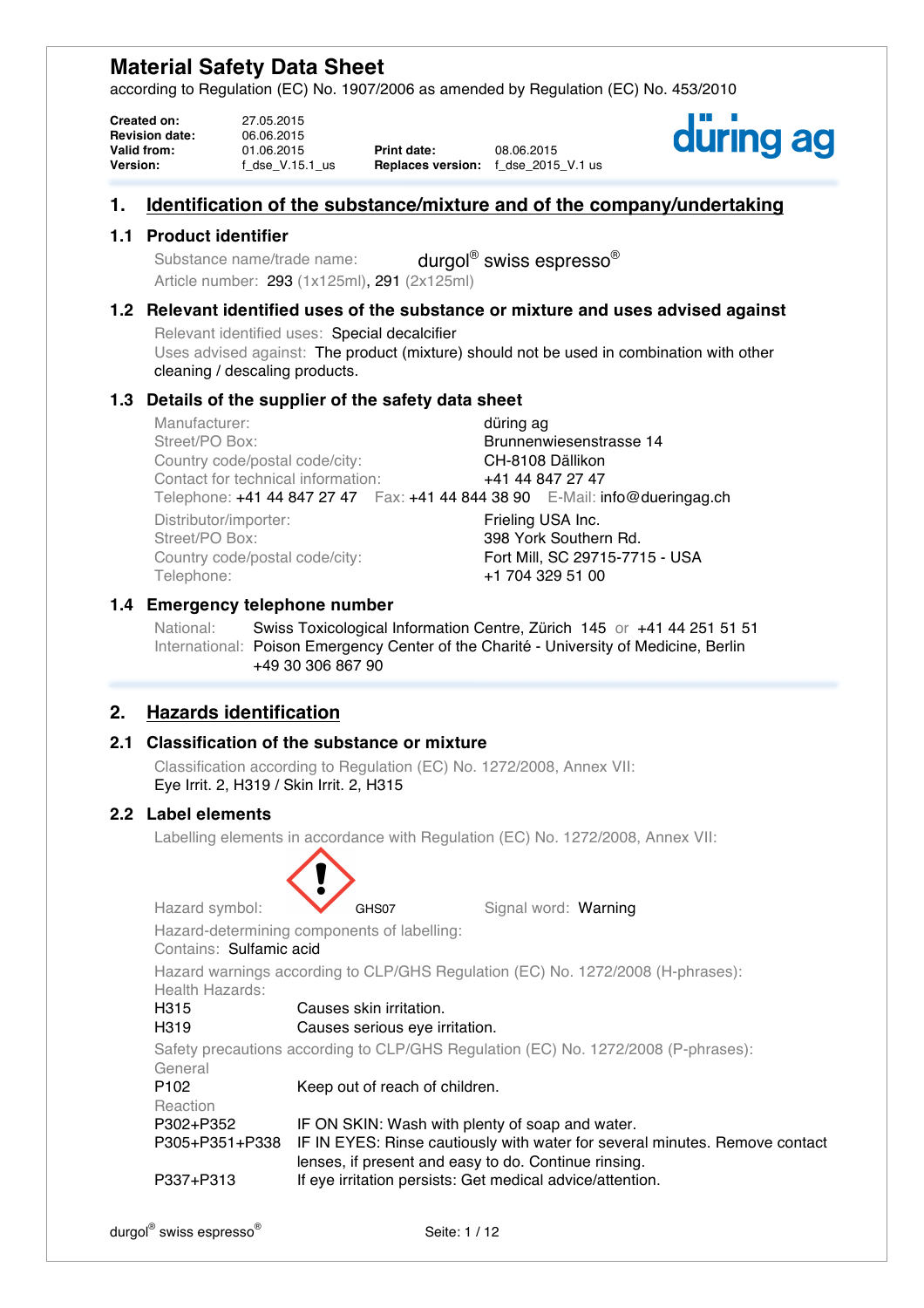according to Regulation (EC) No. 1907/2006 as amended by Regulation (EC) No. 453/2010

| Disposal<br>P <sub>501</sub><br>Dispose of contents/container in accordance with national regulations.<br>Other hazards<br>2.3<br>No<br><b>Composition/information on ingredients</b><br>3.<br><b>Substances</b><br>3.1<br>Not applicable<br><b>Mixtures</b><br>3.2<br>The product is an aqueous mixture with the following hazardous ingredients.<br>Name of substance: Sulfamic acid<br>EG-No.: 226-218-8<br>CAS-No.: 5329-14-6<br>Index-No.: 016-026-00-0<br>REACH-Reg.-No.: 01-2119488633-28<br>Content: $< 15%$ | Version: | Created on:<br><b>Revision date:</b><br>Valid from: | 27.05.2015<br>06.06.2015<br>01.06.2015<br>f dse $V.15.1$ us | Print date: | 08.06.2015<br><b>Replaces version:</b> f dse 2015 V.1 us | during ag |
|----------------------------------------------------------------------------------------------------------------------------------------------------------------------------------------------------------------------------------------------------------------------------------------------------------------------------------------------------------------------------------------------------------------------------------------------------------------------------------------------------------------------|----------|-----------------------------------------------------|-------------------------------------------------------------|-------------|----------------------------------------------------------|-----------|
|                                                                                                                                                                                                                                                                                                                                                                                                                                                                                                                      |          |                                                     |                                                             |             |                                                          |           |
|                                                                                                                                                                                                                                                                                                                                                                                                                                                                                                                      |          |                                                     |                                                             |             |                                                          |           |
|                                                                                                                                                                                                                                                                                                                                                                                                                                                                                                                      |          |                                                     |                                                             |             |                                                          |           |
|                                                                                                                                                                                                                                                                                                                                                                                                                                                                                                                      |          |                                                     |                                                             |             |                                                          |           |
|                                                                                                                                                                                                                                                                                                                                                                                                                                                                                                                      |          |                                                     |                                                             |             |                                                          |           |
| Classification according to Regulation (EC) No. 1272/2008:                                                                                                                                                                                                                                                                                                                                                                                                                                                           |          |                                                     |                                                             |             |                                                          |           |
| Eye Irrit. 2, H319<br>Skin Irrit. 2, H315<br>Aquatic Chronic 3, H412<br>[The wording of not in section 2. referred hazard statements are described in section 16.]                                                                                                                                                                                                                                                                                                                                                   |          |                                                     |                                                             |             |                                                          |           |

# **4. First aid measures**

### **4.1 Description of first aid measures**

Remove contaminated clothing immediately. If you feel unwell, consult a doctor/medical service. Show this data sheet or the product label.

#### After inhalation

If vapour or mist was inhaled, breathe fresh air. In case of irritation of the respiratory system seek medical attention.

After skin contact

Wash affected skin with soap and plenty of water.

#### After eye contact

Remove any contact lenses. Rinse opened eye for several minutes with plenty of water. If necessary, consult an ophthalmologist.

After ingestion

Rinse mouth thoroughly with water and drink plenty of water in small sips. Do not induce vomiting. In case of indisposition, seek medical advice.

### **4.2 Most important symptoms and effects, both acute and delayed**

Direct contact may cause irritation of skin and mucous membranes. Toxicological effects on humans are currently unknown.

# **4.3 Indication of any immediate medical attention and special treatment needed**

Depending on the contact, the measures specified in Section 4.1 must be respected.

#### **5. Firefighting measures**

#### **5.1 Extinguishing media**

Suitable extinguishing media: Water spray, foam, carbon dioxide and powder Unsuitable extinguishing media: Water spray jet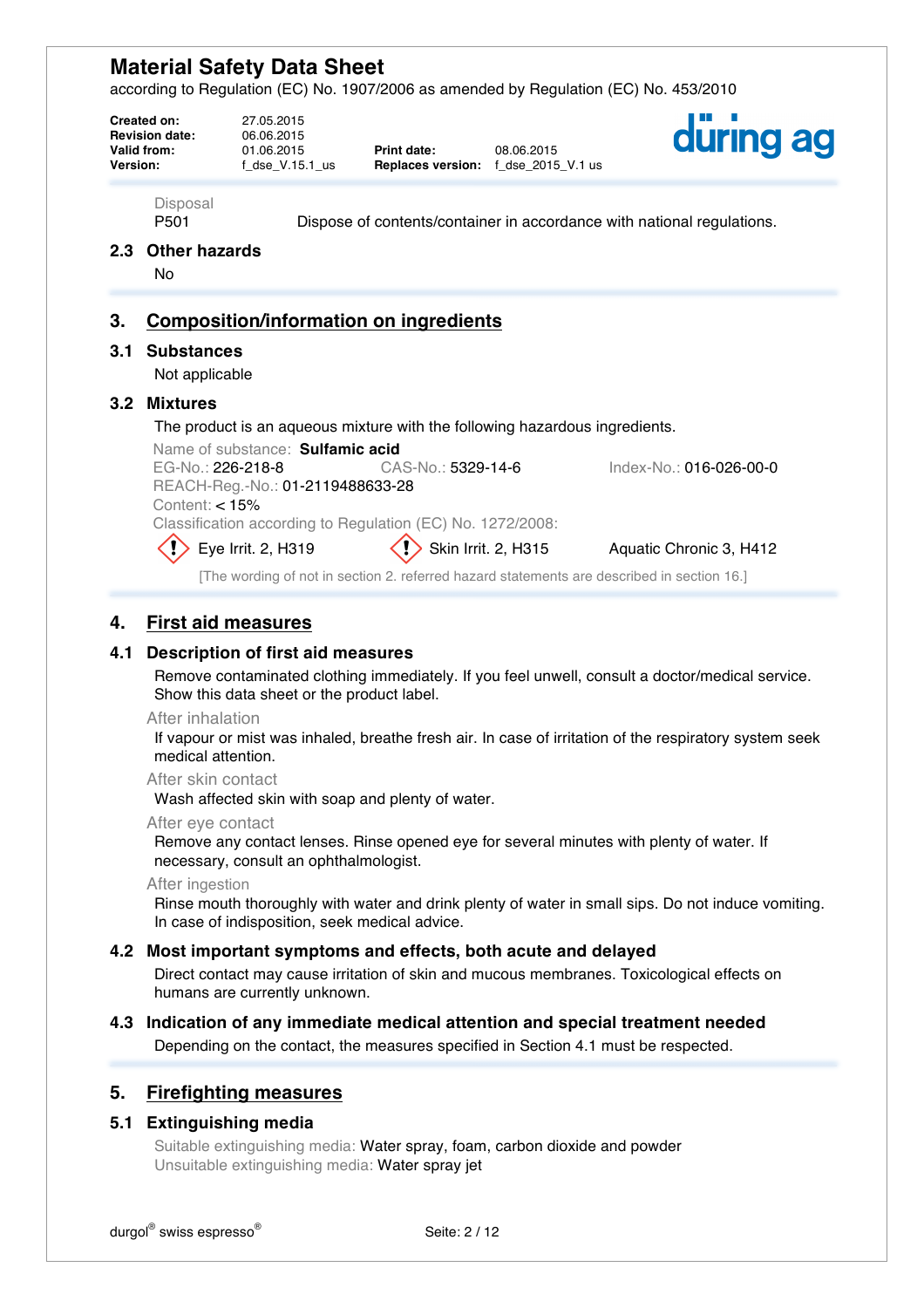according to Regulation (EC) No. 1907/2006 as amended by Regulation (EC) No. 453/2010

| <b>Created on:</b>    | 27.05.2015      |                                            |            |
|-----------------------|-----------------|--------------------------------------------|------------|
| <b>Revision date:</b> | 06.06.2015      |                                            |            |
| Valid from:           | 01.06.2015      | <b>Print date:</b>                         | 08.06.2015 |
| <b>Version:</b>       | f dse V.15.1 us | <b>Replaces version:</b> f dse 2015 V.1 us |            |



#### **5.2 Special hazards arising from the substance or mixture**

The product is not flammable. In the event of a fire and a temperature of above 200 °C the formation of sulfur oxides, nitrogen oxides and carbon oxides can occur.

#### **5.3 Advice for firefighters**

Staying in hazard area only with protective clothing and a self-contained breathing apparatus. Cool endangered packagings and containers with sprayed water and, if possible, remove them out of the danger zone. Prevent the penetration of extinguishing water into surface water or groundwater.

## **6. Accidental release measures**

#### **6.1 Personal precautions, protective equipment and emergency procedures**

Use personal protective equipment. Do not breathe vapour or mist. Ensure adequate ventilation. Avoid skin and eye contact.

#### **6.2 Environmental precautions**

Prevent the penetration of the product (mixture) in water, sewer and soil. Confine with sand or similar material. Collect product mechanically and fill it in marked container. Cover drains to prevent the entering of product into the sewerage, if necessary.

### **6.3 Methods and material for containment and cleaning up**

Pump off large quantities of product. Take up residues with absorbent materials (sand, sawdust etc.), collect it in suitable containers and dispose it in accordance to official regulations. Dilute small spilled quantities (up to approx. 1 Liter) with much water and dispose it in the drains.

#### **6.4 Reference to other sections**

Observe protective measures in sections 7., 8. and 13.

# **7. Handling and storage**

#### **7.1 Precautions for safe handling**

Do not leave containers open. Avoid contact with eyes and skin. Use only in well ventilated areas.

Measures to protect against fire and explosions

The product is not flammable and not explosive.

Measures to prevent dusts and aerosols

Use the product according to the application description and do not spray.

Measures to protect the environment

The product should not used undiluted to enter the environment.

General hygiene measures

Observe the usual precautions as when handling chemicals (At work do not eat, drink or smoke). Wash hands after use.

#### **7.2 Conditions for safe storage, including any incompatibilities**

Information about storage conditions

Store product in original container tightly closed in a cool, well ventilated place. Do not store together with medicines, foods, beverages or feedstuffs.

Requirements for storage rooms and containers

Recommended storage conditions: The product should be stored at temperatures between 5 °C to 30 °C.

Note: At lower temperatures a reversible crystal formation can arise. Increased temperatures, e.g. during transport, do not affect the product properties. Storage class: 12 (VCI) Non-combustible liquids.

durgol<sup>®</sup> swiss espresso<sup>®</sup> subsette: 3 / 12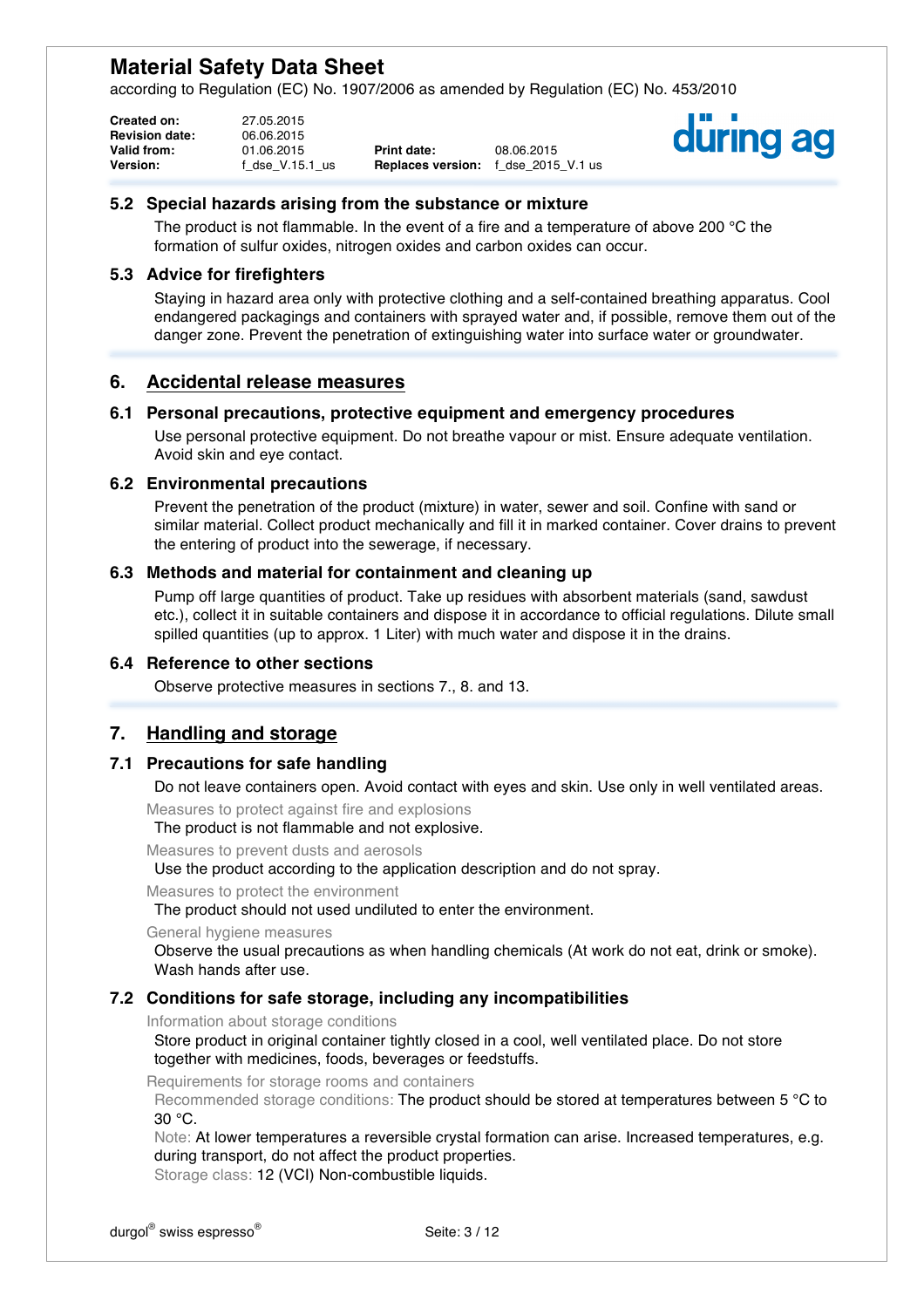according to Regulation (EC) No. 1907/2006 as amended by Regulation (EC) No. 453/2010

| <b>Created on:</b>    | 27.05.2015      |                                     |            |
|-----------------------|-----------------|-------------------------------------|------------|
| <b>Revision date:</b> | 06.06.2015      |                                     |            |
| <b>Valid from:</b>    | 01.06.2015      | <b>Print date:</b>                  | 08.06.2015 |
| <b>Version:</b>       | f dse V.15.1 us | <b>Replaces version:</b> f dse 2015 |            |

**Version:** f\_dse\_V.15.1\_us **Replaces version:** f\_dse\_2015\_V.1 us



Durability: At least 3 years

# **7.3 Specific end use(s)**

The product is a special decalcifier for quality espresso machines of all brands. Additional information, please refer to the label, or our website: www.durgol.com

# **8. Exposure controls/personal protection**

#### **8.1 Control parameters**

The product (mixture) does not contain any relevant quantities of materials with critical values that have to be monitored at the workplace.

#### **8.2 Exposure controls**

#### **8.2.1 Appropriate engineering controls**

Technical measures are not required for the application of the product.

#### **8.2.2 Individual protection measures, such as personal protective equipment**

Eye / face protection



A special eye / face protection is not required. A direct eye contact with the product should be avoided.

Skin protection



A special skin protection is not required. A direct skin contact with the product should be avoided.

#### Body protection

A special protective equipment is not required.



Respiratory protection

When used as directed, a respiratory protection is not necessary.



*Appearance* 

#### **8.2.3 Environmental exposure controls**

The product should not used undiluted to enter the environment.

# **9. Physical and chemical properties**

#### **9.1 Information on basic physical and chemical properties**

| <u>UNNealalloc</u><br>Physical state:<br>Farbe:       | Liquid<br>Colorless                                                       |            |                                         |
|-------------------------------------------------------|---------------------------------------------------------------------------|------------|-----------------------------------------|
| Odour:                                                | Week, characteristic                                                      |            |                                         |
| pH-value undiluted:                                   | < 1.0                                                                     | [20°C]     | <b>DIN 19268</b>                        |
| Acid reserve:<br>Rating numbers:<br>Labelling result: | approx. 6.10 g NaOH/100g product<br>$> -0.5 \cap < 1.0$<br>GHS07, Warning |            | J.R. Young et al.<br>$BZ{1} \cap BZ{2}$ |
| Melting Point / freezing point:                       | °C<br>approx. 0                                                           | [1013 hPa] | By Trottoli                             |
| durgol <sup>®</sup> swiss espresso <sup>®</sup>       | Seite: 4 / 12                                                             |            |                                         |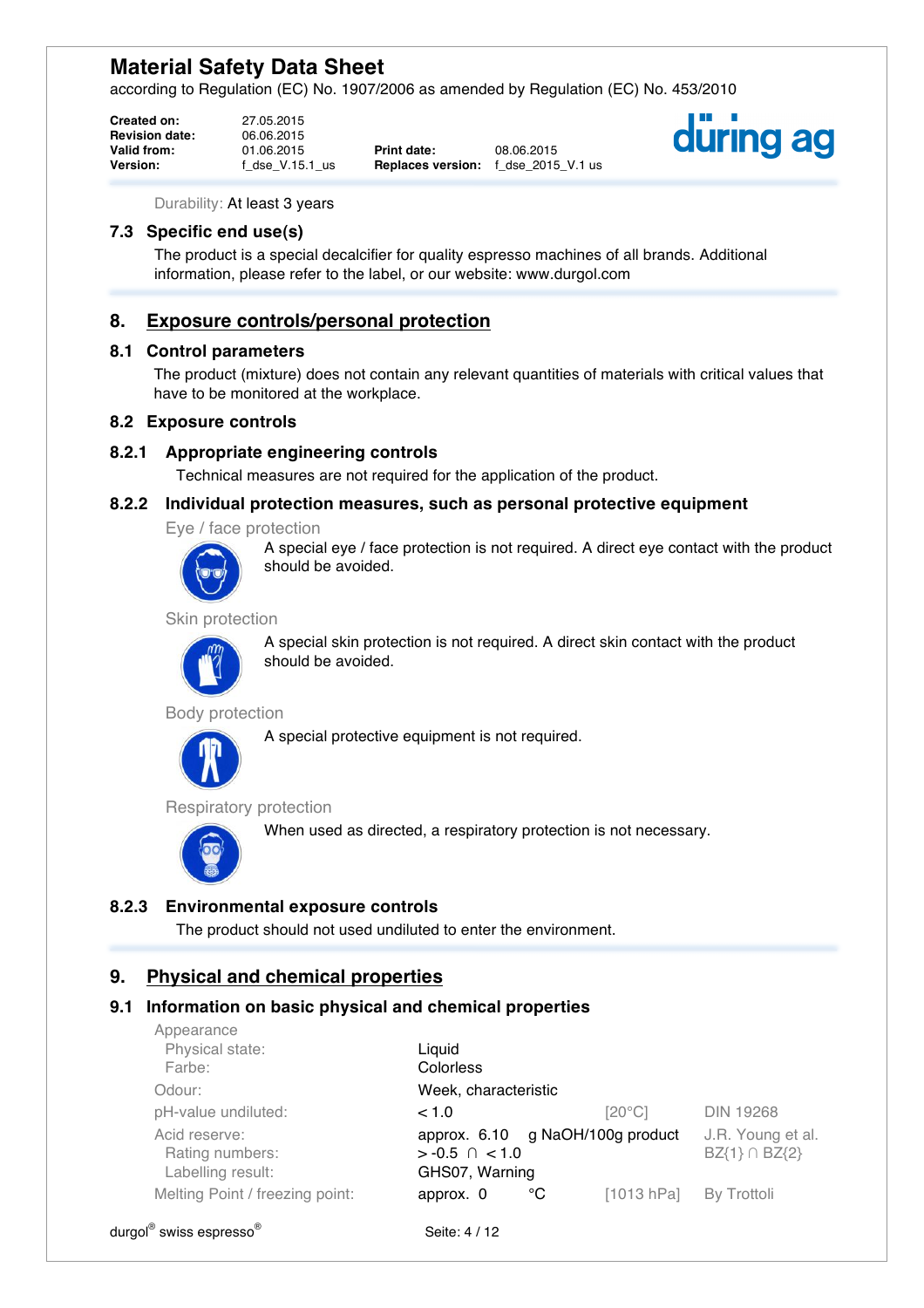according to Regulation (EC) No. 1907/2006 as amended by Regulation (EC) No. 453/2010

| <b>Created on:</b><br><b>Revision date:</b><br>Valid from:<br>Version: | 27.05.2015<br>06.06.2015<br>01.06.2015<br>$f$ _dse_V.15.1_us | Print date:<br><b>Replaces version:</b> | 08.06.2015<br>f_dse_2015_V.1 us                 |                 | during ag           |
|------------------------------------------------------------------------|--------------------------------------------------------------|-----------------------------------------|-------------------------------------------------|-----------------|---------------------|
| Flash point:                                                           | Initial boiling point / boiling range:                       | approx. 100<br>Not applicable           | °C                                              |                 | <b>DIN 38404 C4</b> |
| Inflammability:                                                        |                                                              |                                         | The product is not flammable or explosive.      |                 |                     |
|                                                                        | Upper flammability / explosive limit:                        | Not applicable                          |                                                 |                 |                     |
|                                                                        | Lower flammability / explosive limit:                        | Not applicable                          |                                                 |                 |                     |
| Vapour pressure:                                                       |                                                              | 100                                     | hPa                                             | $[20^{\circ}C]$ | Calculated          |
| Relative density:                                                      |                                                              | 1.08                                    | g/cm <sup>3</sup>                               | $[20^{\circ}C]$ | ISO 2811-3          |
| Water solubility:                                                      |                                                              |                                         | The product is completely soluble and miscible. |                 |                     |
| Dynamic viscosity:                                                     |                                                              | 0.90                                    | сP                                              | $[25^{\circ}C]$ | <b>DIN 53221</b>    |
| Kinematic viscosity:                                                   |                                                              | 0.83                                    | cSt                                             | $[25^{\circ}C]$ | Calculated          |
| VOC-Content:                                                           |                                                              | Not applicable                          |                                                 |                 |                     |

#### **9.2 Other information**

No

# **10. Stability and reactivity**

#### **10.1 Reactivity**

Reacts with strong oxidants and bases under generation of heat. Reacts with carbonates to form carbon dioxide.

#### **10.2 Chemical stability**

Under standard ambient conditions (room temperature), the product is chemically stable.

#### **10.3 Possibility of hazardous reactions**

When used as directed no hazardous reactions are expected.

### **10.4 Conditions to avoid**

The product should not be used in combination with other cleaning/descaling agents.

#### **10.5 Incompatible materials**

Acid-labile resins (POM), inferior stainless steel, thin/damaged chrome plating, silver and marble are attacked.

#### **10.6 Hazardous decomposition products**

Under normal conditions, hazardous decomposition products are not expected.

## **11. Toxicological information**

#### **11.1 Information on toxicological effects**

Name of substance: **Sulfamic acid**<br>EG-No.: 226-218-8 CAS CAS-No.: 5329-14-6 Index-No.: 016-026-00-0 Acute toxicity LD50 (oral, Rat), 3160 mg/kg (IUCLID) LD50 (oral, Mouse), 1312 mg/kg (IUCLID) LD50 (oral, Guinea pig), 1050 mg/kg (IUCLID) Corrosion / irritation to the skin Skin (Rabbit), moderate skin irritation (IUCLID)

Skin (Rabbit), 24h, severe skin irritation (IUCLID) Skin (Human), mild skin irritation (IUCLID)

Serious eye damage / eye irritation Eyes (Rabbit), moderate eye irritation (IUCLID)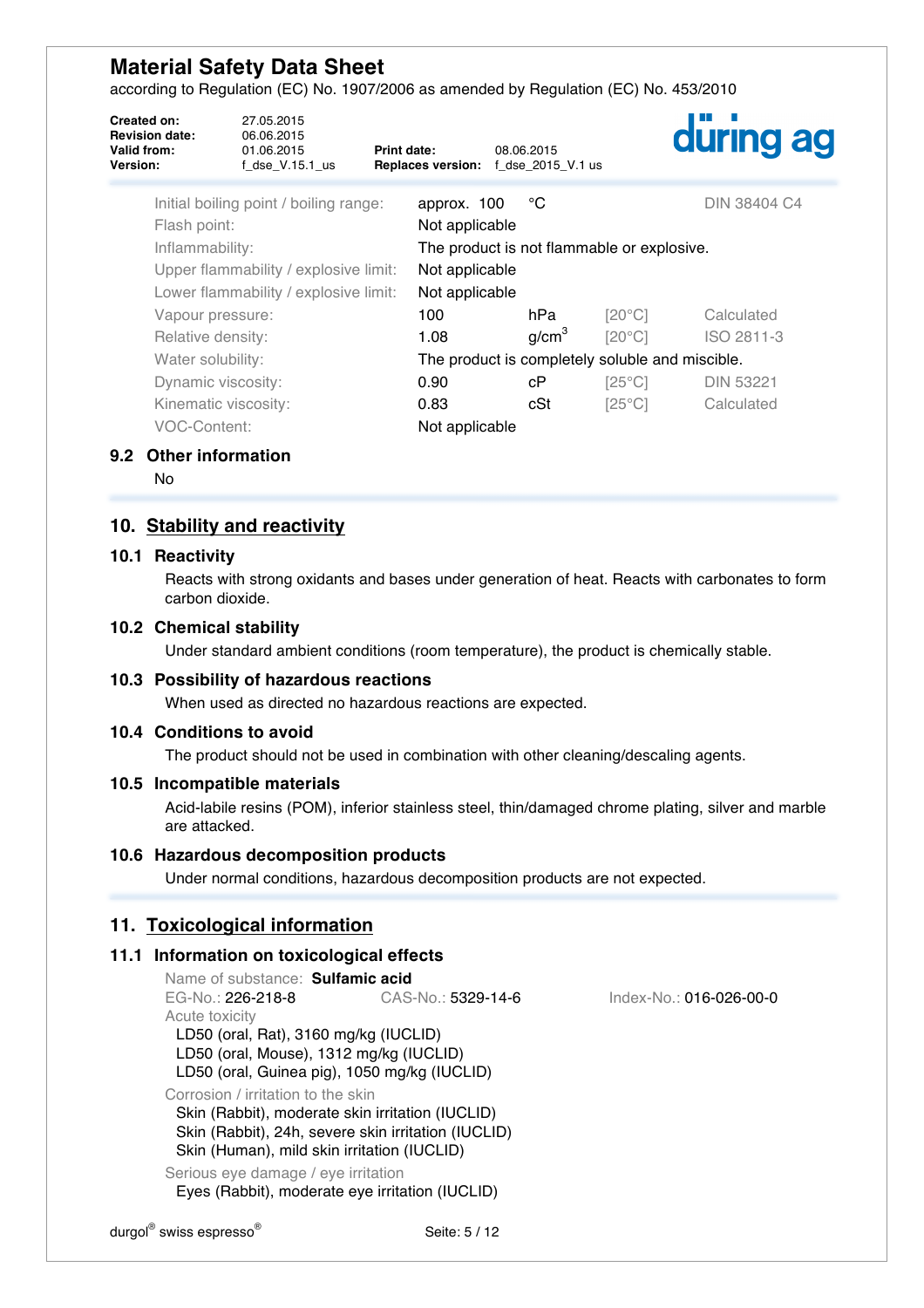according to Regulation (EC) No. 1907/2006 as amended by Regulation (EC) No. 453/2010

| Created on:<br><b>Revision date:</b><br>Valid from:<br><b>Version:</b> | 27.05.2015<br>06.06.2015<br>01.06.2015<br>$f$ _dse_V.15.1_us                                                                                                    | <b>Print date:</b> | 08.06.2015<br>Replaces version: f_dse_2015_V.1 us | düring ag                                                                                                                                                                                                                                                                                                                                                                        |
|------------------------------------------------------------------------|-----------------------------------------------------------------------------------------------------------------------------------------------------------------|--------------------|---------------------------------------------------|----------------------------------------------------------------------------------------------------------------------------------------------------------------------------------------------------------------------------------------------------------------------------------------------------------------------------------------------------------------------------------|
|                                                                        | Eyes (Rabbit), 24h, severe eye irritation (IUCLID)                                                                                                              |                    |                                                   |                                                                                                                                                                                                                                                                                                                                                                                  |
|                                                                        | Sensitization of respiratory/skin<br>No data available                                                                                                          |                    |                                                   |                                                                                                                                                                                                                                                                                                                                                                                  |
|                                                                        | Germ cell mutagenicity:<br>No data available                                                                                                                    |                    |                                                   |                                                                                                                                                                                                                                                                                                                                                                                  |
|                                                                        | Carcinogenicity<br>identified as probable, possible or confirmed human carcinogen by IARC.                                                                      |                    |                                                   | IARC: No component of this product, present at levels greater than or equal to 0.1%, is                                                                                                                                                                                                                                                                                          |
|                                                                        | Reproductive toxicity<br>No data available                                                                                                                      |                    |                                                   |                                                                                                                                                                                                                                                                                                                                                                                  |
|                                                                        | Specific target organ toxicity - single exposure<br>No data available                                                                                           |                    |                                                   |                                                                                                                                                                                                                                                                                                                                                                                  |
|                                                                        | Specific target organ toxicity - repeated exposure<br>No data available                                                                                         |                    |                                                   |                                                                                                                                                                                                                                                                                                                                                                                  |
|                                                                        | Aspiration hazard<br>No data available                                                                                                                          |                    |                                                   |                                                                                                                                                                                                                                                                                                                                                                                  |
|                                                                        | Potential health effects                                                                                                                                        |                    |                                                   |                                                                                                                                                                                                                                                                                                                                                                                  |
| Inhalation                                                             |                                                                                                                                                                 |                    |                                                   |                                                                                                                                                                                                                                                                                                                                                                                  |
|                                                                        | May be harmful if inhaled. Causes respiratory tract irritation.                                                                                                 |                    |                                                   |                                                                                                                                                                                                                                                                                                                                                                                  |
| Ingestion                                                              | May be harmful if swallowed.                                                                                                                                    |                    |                                                   |                                                                                                                                                                                                                                                                                                                                                                                  |
| Skin                                                                   | May be harmful if absorbed through skin. Causes skin irritation.                                                                                                |                    |                                                   |                                                                                                                                                                                                                                                                                                                                                                                  |
| Eye                                                                    | Causes severe eye irritation.                                                                                                                                   |                    |                                                   |                                                                                                                                                                                                                                                                                                                                                                                  |
|                                                                        | Signs and Symptoms of Exposure<br>and edema of the larynx. Aspiration or inhalation may cause chemical pneumonitis.                                             |                    |                                                   | Material is extremely destructive to tissue of the mucous membranes and upper respiratory<br>tract, eyes, and skin. Symptoms and signs of poisoning are: burning sensation, cough,<br>wheezing, laryngitis, shortness of breath, headache, Nausea, vomiting. Inhalation may provoke<br>the following symptoms: spasm, inflammation and edema of the bronchi, spasm, inflammation |
|                                                                        | 11.2 Other notes and information                                                                                                                                |                    |                                                   |                                                                                                                                                                                                                                                                                                                                                                                  |
|                                                                        | RTECS: No data available<br>product (mixture).                                                                                                                  |                    |                                                   | The information specified in section 11.1 are valid only for pure substances and not for the                                                                                                                                                                                                                                                                                     |
|                                                                        | 12. Ecological information                                                                                                                                      |                    |                                                   |                                                                                                                                                                                                                                                                                                                                                                                  |
| 12.1 Toxicity                                                          |                                                                                                                                                                 |                    |                                                   |                                                                                                                                                                                                                                                                                                                                                                                  |
|                                                                        | Name of substance: Sulfamic acid                                                                                                                                |                    |                                                   |                                                                                                                                                                                                                                                                                                                                                                                  |
|                                                                        | EG-No.: 226-218-8                                                                                                                                               | CAS-No.: 5329-14-6 |                                                   | Index-No.: 016-026-00-0                                                                                                                                                                                                                                                                                                                                                          |
|                                                                        | Acute toxicity to Fish<br>Pimephales promelas (Fathead minnow); LC50 (96h); 70.3 mg/l (IUCLID)<br>Poecilia reticulata (Guppy); LC50 (24h); > 2000 mg/l (IUCLID) |                    |                                                   |                                                                                                                                                                                                                                                                                                                                                                                  |

Acute toxicity to aquatic Invertebrates

No data available

Toxicity to Aquatic Plants e.g. Algae

No data available

Toxicity to Microorganisms e.g. Bacteria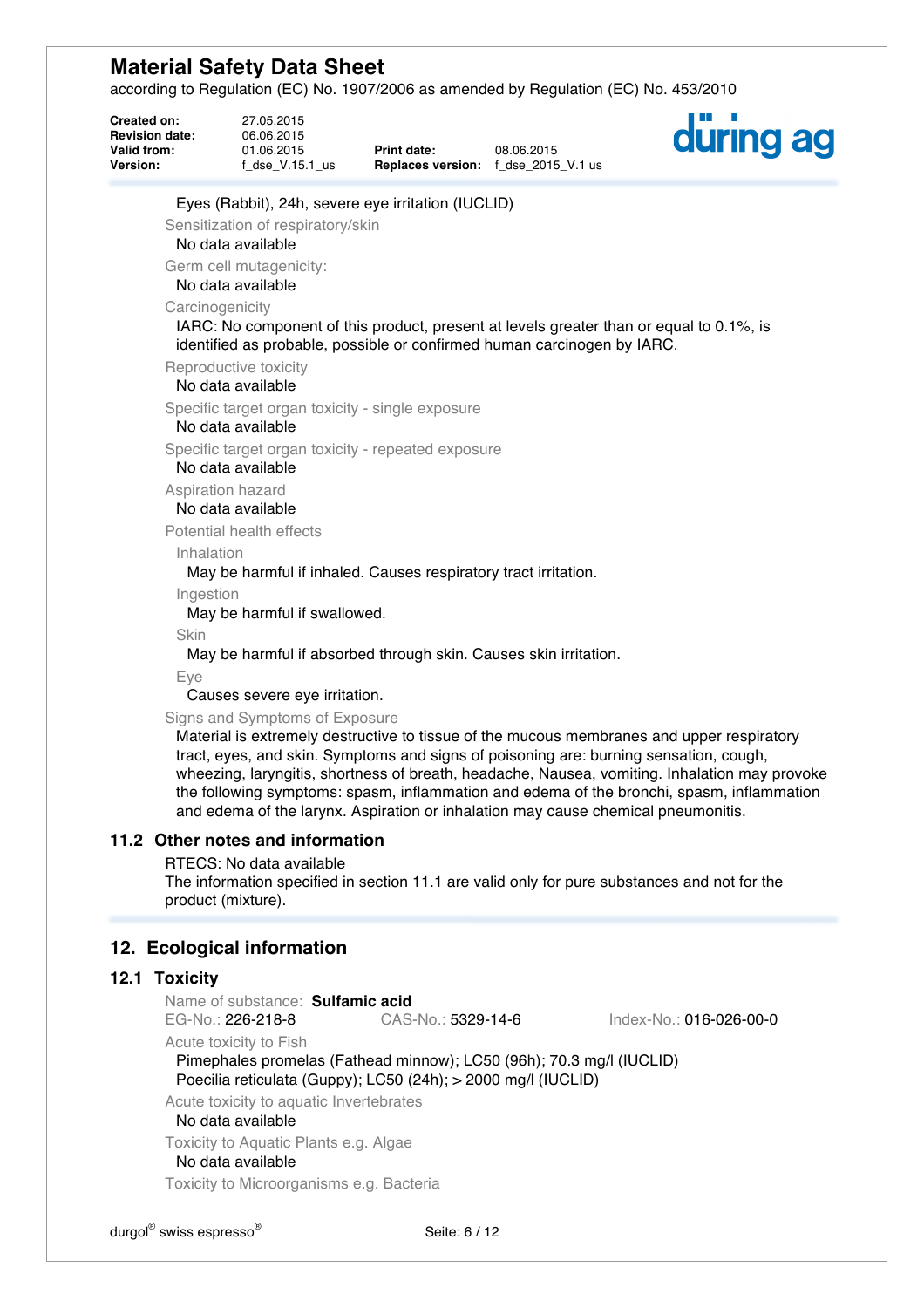according to Regulation (EC) No. 1907/2006 as amended by Regulation (EC) No. 453/2010

**Created on:** 27.05.2015 **Revision date:** 06.06.2015

**Valid from:** 01.06.2015 **Print date:** 08.06.2015<br>**Version:** f dse V.15.1 us **Replaces version:** f dse 2015 **Replaces version:** f\_dse\_2015\_V.1 us



Pseudomonas putida; EC10 (16h); > 1000 mg/l (IUCLID)

Sewage treatment plant, Activated sludge (anaerobic); EC50 (24h); > 10000 mg/l (IUCLID)

Chronic toxicity to Fish

No data available

Chronic toxicity to aquatic Invertebrates No data available

### **12.2 Persistence and degradability**

The biodegradability of this product has no relevance, because the theoretical degradable organic content is below 0.1%.

#### **12.3 Bioaccumulative potential**

No data available

#### **12.4 Mobility in soil**

No data available

### **12.5 Results of PBT and vPvB assessment**

No data available

## **12.6 Other adverse effects**

Harmful effects by lowering the pH-value are possible.

## **13. Disposal considerations**

#### **13.1 Waste treatment methods**

According to the Waste Catalogue Ordinance 2001/118/EC (AVV) the product and product leftovers are not classified as a hazardous waste. If recycling is not possible, waste must be removed in compliance with local regulations.

Product

Waste code according to AVV: 2001 30 Detergents other than those mentioned in 20 01 29

Recommendation for disposal

The correct waste code number has to be determined in accordance with the local waste disposer. For small quantities a disposal into drains is possible.

Packing

Packing material: PET-Bottles

Waste code according to AVV: 15 01 02 Plastic packaging

Recommendation for disposal

Contaminated packaging: Empty, not dried out container must be disposed of as containers of harmful residues.

Cleaned packaging: Uncontaminated and cleaned packaging can be recycled.

Recommended cleaning agent

#### **Water**

Special precautions

Observe protective measures in sections 6., 7. and 8.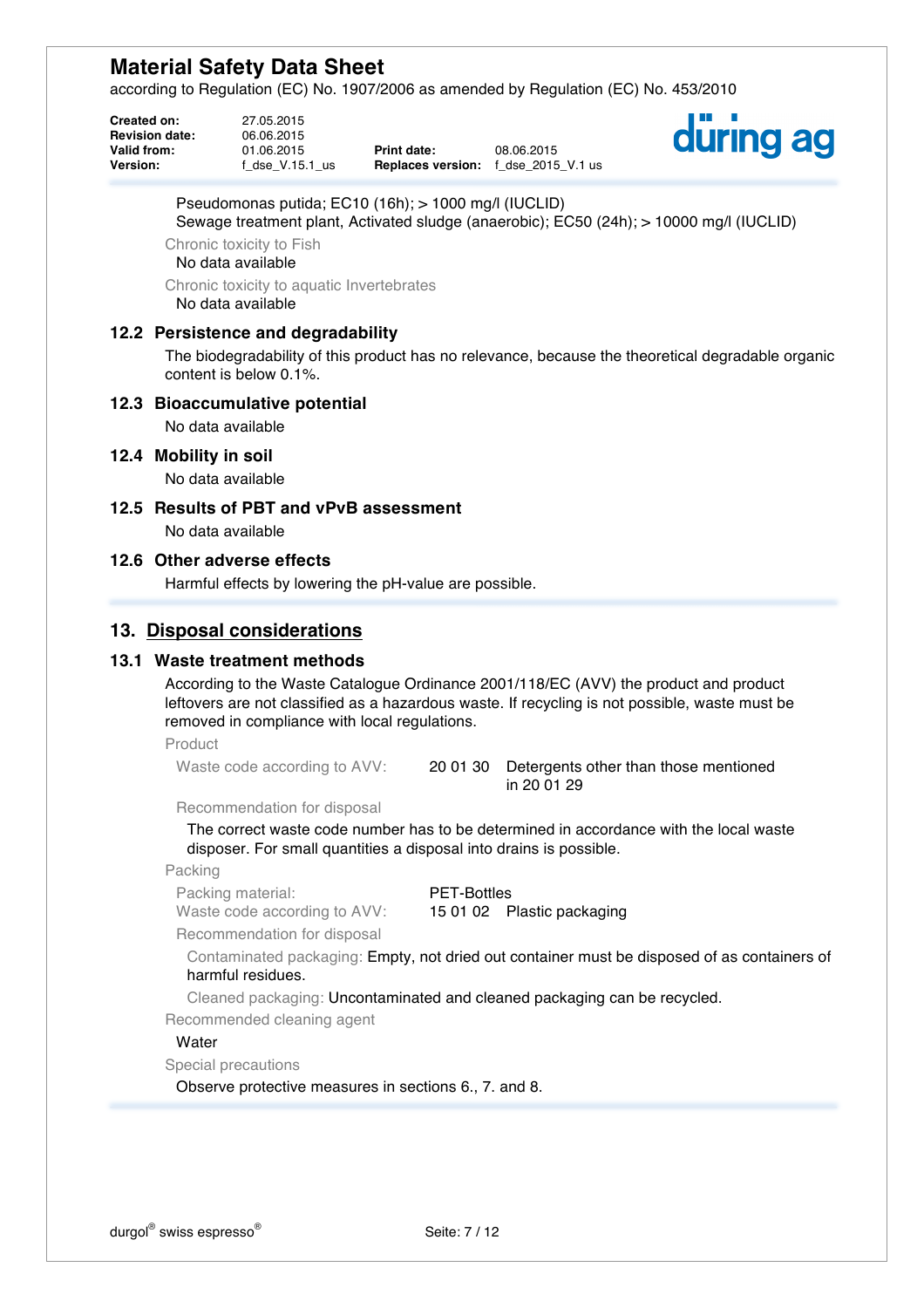according to Regulation (EC) No. 1907/2006 as amended by Regulation (EC) No. 453/2010

| Created on:           | 27.05.2015      |                                     |            |
|-----------------------|-----------------|-------------------------------------|------------|
| <b>Revision date:</b> | 06.06.2015      |                                     |            |
| Valid from:           | 01.06.2015      | <b>Print date:</b>                  | 08.06.2015 |
| Version:              | f dse V.15.1 us | <b>Replaces version:</b> f dse 2015 |            |

**Replaces version:** f\_dse\_2015\_V.1 us



# **14. Transport information**

The product (mixture) is according to ADR/RID 2015, section 2.2.8.1.9. not classified in Class 8 corrosive substances and is therefore also not classified as hazardous. This also applies to IMDG/ ADNR and IATA/ICAO.

## **14.1 UN number**

Not applicable

### **14.2 UN proper shipping name**

#### Not applicable

#### ADR/RID

Transport category: Not applicable Tunnel restriction code: Not applicable Hazard-No. (Kemler Zahl): Not applicable

#### IMDG/ADNR

EmS-Code: Not applicable

IATA/ICAO Not applicable

## **14.3 Transport hazard class(es)**

Hazard class: Not applicable Classification code: Not applicable

#### **14.4 Packing group**

Not applicable

### **14.5 Environmental hazards**

The product (mixture) leads into waters to a reduction of the pH-value. Marine Pollutant: No

#### **14.6 Special precautions for user**

Observe protective measures in sections 6., 7. and 8.

## **14.7 Transport in bulk according to Annex II of MARPOL73/78 and the IBC Code** Not applicable

#### **14.8 Other notes and information**

Limited Quantity (LQ): Not applicable Excepted Quantity (EQ) Maximum net quantity per inner packaging: Not applicable Maximum net quantity per outer packaging: Not applicable

The product accomplishes the regulations of the corrosion test in accordance with the UN Manual of Tests and Criteria (Part 3, Section 37, 5th version).

UN model regulations: Not applicable

# **15. Regulatory information**

# **15.1 Safety, health and environmental regulations/legislation specific for the substance or mixture**

EU legislation

Regulation (EC) No. 2037/2000 (Substances that deplete the ozone layer) Not applicable

Regulation (EC) No. 850/2004 (Persistent organic pollutants)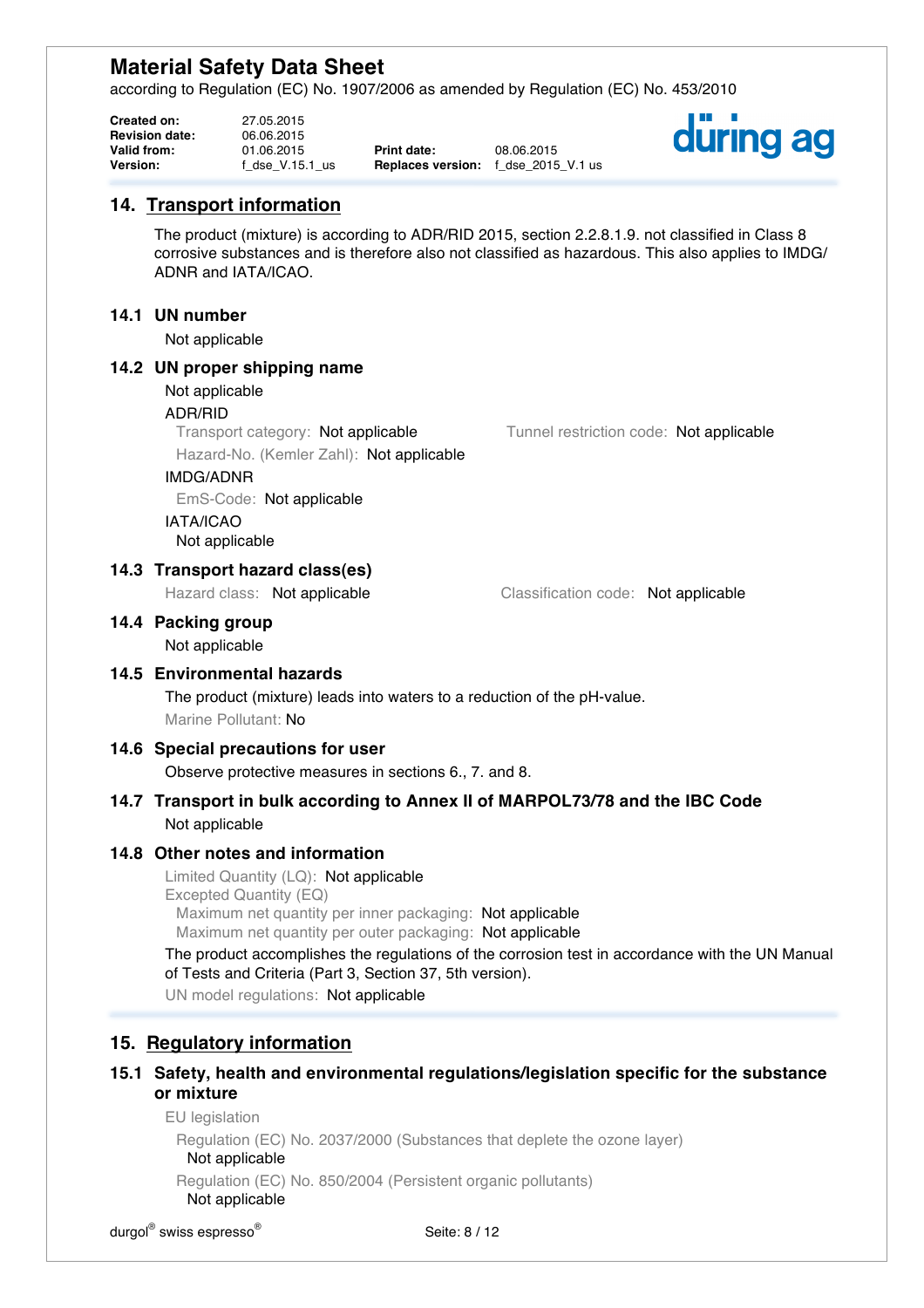according to Regulation (EC) No. 1907/2006 as amended by Regulation (EC) No. 453/2010

| Created on:<br><b>Revision date:</b><br>Valid from:<br>Version: | 27.05.2015<br>06.06.2015<br>01.06.2015<br>$f$ _dse_V.15.1_us                                                                            | <b>Print date:</b><br>Replaces version: f_dse_2015_V.1 us | 08.06.2015                                                                         | during ag |
|-----------------------------------------------------------------|-----------------------------------------------------------------------------------------------------------------------------------------|-----------------------------------------------------------|------------------------------------------------------------------------------------|-----------|
|                                                                 | Not applicable                                                                                                                          |                                                           | Regulation (EC) No 689/2008 (Export and import of dangerous chemicals):            |           |
|                                                                 | Regulation (EG) No. 648/2004 (Detergent)                                                                                                |                                                           | The product (mixture) meets the criteria laid down in Regulation (EC) No 648/2004. |           |
|                                                                 | Restrictions under Title VIII of the Regulation (EC) 1907/2006                                                                          |                                                           |                                                                                    |           |
| No                                                              |                                                                                                                                         |                                                           |                                                                                    |           |
| National regulations                                            |                                                                                                                                         |                                                           |                                                                                    |           |
|                                                                 | Water hazard class according VwVwS, Annex 4 (Germany)<br>WGK: 1 weakly water polluting                                                  |                                                           |                                                                                    |           |
|                                                                 | Solvent regulation (31. BlmSchV) (Germany)<br>VOC-content: Not applicable                                                               |                                                           |                                                                                    |           |
|                                                                 | Hazardous Incident Ordinance (12. BImSchV) (Germany)<br>Not applicable                                                                  |                                                           |                                                                                    |           |
|                                                                 | Technical instructions on air quality (TA-Luft) (Germany)<br>Not applicable                                                             |                                                           |                                                                                    |           |
| No                                                              |                                                                                                                                         |                                                           | Reference to technical rules for hazardous substances (TRGS) (Germany)             |           |
|                                                                 | U.S. specific hazard identification and regulations<br>NFPA 704 (Hazard Diamond)                                                        |                                                           | <b>HMIS</b>                                                                        |           |
|                                                                 |                                                                                                                                         |                                                           | <b>Health Hazard</b>                                                               |           |
|                                                                 |                                                                                                                                         |                                                           | <b>Slightly Hazardous</b>                                                          |           |
|                                                                 | N                                                                                                                                       |                                                           | <b>Flammability</b>                                                                |           |
|                                                                 |                                                                                                                                         |                                                           | Will not burn                                                                      | 0         |
|                                                                 | 0                                                                                                                                       |                                                           | <b>Physical Hazard</b>                                                             | 0         |
|                                                                 |                                                                                                                                         |                                                           | <b>Stable</b>                                                                      |           |
|                                                                 |                                                                                                                                         |                                                           | <b>Personal Protection</b>                                                         |           |
|                                                                 |                                                                                                                                         |                                                           | No Specific Information                                                            |           |
|                                                                 | TSCA 8(b) Chemical Inventory (U.S. EPA):                                                                                                |                                                           | Listed                                                                             |           |
|                                                                 | NJRTK (New Jersey):<br>RTK (Massachusetts):                                                                                             |                                                           | Listed<br>Listed                                                                   |           |
|                                                                 | RTK (Pensylvania):                                                                                                                      |                                                           | Listed                                                                             |           |
|                                                                 | SARA 313 Toxic Release Inventory (U.S. EPA):                                                                                            |                                                           | Not listed                                                                         |           |
|                                                                 | Proposal 65 (California):                                                                                                               |                                                           | Not listed                                                                         |           |
| DSL:                                                            | Canada specific hazard identification and regulations                                                                                   |                                                           | Listed                                                                             |           |
| WHIMS:                                                          |                                                                                                                                         |                                                           | Not regulated                                                                      |           |
| ECL (Korea):                                                    | Other international specific hazard identification and regulations<br>NICNAS (Australia):<br>ENCS/MITI (Japan):<br>PICCS (Philippines): |                                                           | Not assessed<br>Listed 1-402 (MITI-No.)<br>Listed<br>Listed                        |           |
|                                                                 |                                                                                                                                         |                                                           |                                                                                    |           |

# **15.2 Chemical safety assessment**

The product (mixture) was subjected to an external human-toxicological safety assessment and it was evaluated for the intended use in terms of human toxicology as safe.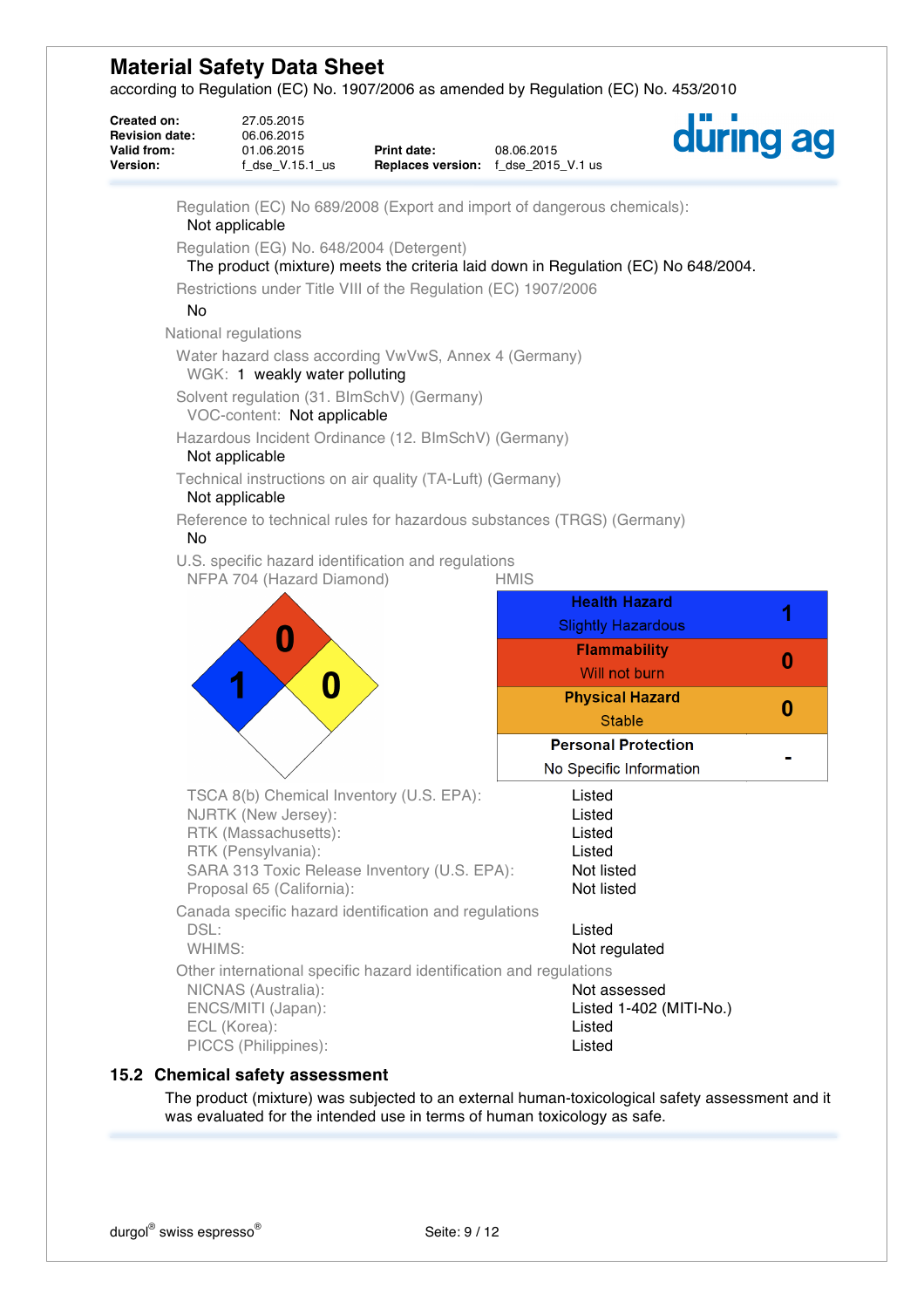according to Regulation (EC) No. 1907/2006 as amended by Regulation (EC) No. 453/2010

| <b>Created on:</b>    | 27.05.2015      |                                     |            |
|-----------------------|-----------------|-------------------------------------|------------|
| <b>Revision date:</b> | 06.06.2015      |                                     |            |
| Valid from:           | 01.06.2015      | <b>Print date:</b>                  | 08.06.2015 |
| <b>Version:</b>       | f dse V.15.1 us | <b>Replaces version:</b> f dse 2015 |            |

**Presion:** f\_dse\_2015\_V.1 us



# **16. Other information**

### **16.1 Changes since the last version**

[V.15.1] The entries in section 2. and 3. according to the Directives 67/548/EEC and 1999/45/EC were deleted. Both Directives are/were repealed with the 01.06.2015 and replaced by Regulation (EC) No. 1272/2008.

Author of the material safety data sheet

Dr. H. Hopfstock, Duering AG, Division F&E/QS, herbert.hopfstock@dueringag.ch

## **16.2 Literature and data sources**

REACH Regulation (EC) No. 1907/2006, as last amended by Regulation (EC) No. 301/2014 CLP Regulation (EC) No. 1272/2008, as last amended by Regulation (EG) No. 286/20011 J.R. Young, M.J. How, A.P. Walker, W.M.H. Worth, Classification as Corrosive or Irritant to Skin of Preparations Containing Acidic or Alkaline Substances without Testing on Animals, Toxic. In Vitro, Bd. 2, No. 1, 1988, S. 19-26

Internet

http://echa.europa.eu/ http://echa.europa.eu/web/guest/information-on-chemicals/registered-substances http://chem.sis.nlm.nih.gov/chemidplus/ http://www.bag.admin.ch/themen/chemikalien/ http://www.dguv.de/ifa/Gefahrstoffdatenbanken/GESTIS-Stoffdatenbank/index.jsp http://www.reach-info.de/verordnungstext.htm http://www.baua.de/de/Startseite.html

## **16.3 Hazard warnings which are referred in section 2. and 3.**

Accordance with the CLP Regulation (EC) No. 1272/2008

Eye Irrit. 2, H319; Serious eye damage/eye irritation; Category 2; Causes severe eye irritation.

Skin Irrit. 2, H315; Skin corrosion; Category 2; Causes skin irritation.

Aquatic Chronic 3, H412; CHRONIC AQUATIC TOXICITY - Category 3; Harmful to aquatic life with long lasting effects.

#### **16.4 Methods according to Article 9 of the Regulation (EC) No 1272/2008 of the evaluation of data for classification purposes**

Classification in accordance with Regulation (EC) No 1272/2008, Annex VII (Conversion table).

# **16.5 Other product-related information:**

Kosher product; Rabbinate Kashrus List of the Israelite Society Zurich (IRGZ)

#### **16.6 Legend of abbreviations used**

- ADR European Agreement concerning the International Carriage of Dangerous Goods by Road
- AF Overall Assessment Factor
- AGS Committee on Hazardous Substances
- AGW Occupational Exposure Limits
- AICS Australien Inventory of Chemical Substances
- AVV Wastes Ordinance
- BAT Biological workplace concentration
- BGW biological tolerance for work
- BImSchV Regulation on the implementation of the Federal Pollution Control Act (Germany)
- BZ Acid reserve rating numbers {1} and {2} for labelling classification
- CAS Chemical Abstracts Service
- CLP Classification, Labelling and Packaging (Regulation)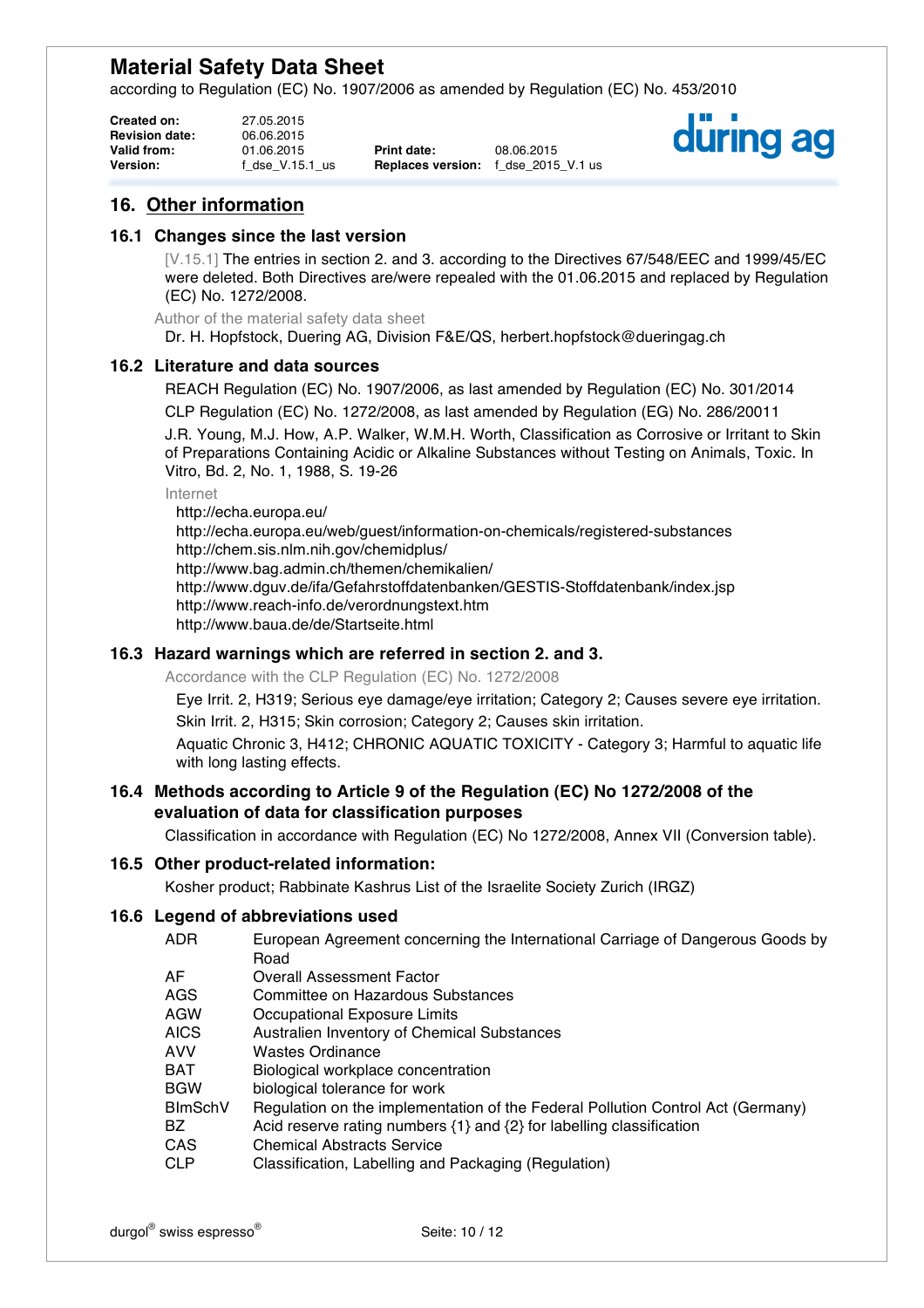according to Regulation (EC) No. 1907/2006 as amended by Regulation (EC) No. 453/2010

| 27.05.2015<br>06.06.2015<br>01.06.2015 | Print date:                                   | 08.06.2015                                                                                                                                                                                                                                                                                                                                                                                                                                                                                                                                        | a di B<br>during ag                                                                                                                                                                                                                                                                                                                                                                                                                                                                                                                                                                                                                                                                                                                                                                                                                                                                                                                                                                                                                                                                                                                                                                                                                                                                                                                                                                                                                                                                                                                                                                                                                                                                                                                                                                                                                                                                                                                                                                                                                                                                                            |
|----------------------------------------|-----------------------------------------------|---------------------------------------------------------------------------------------------------------------------------------------------------------------------------------------------------------------------------------------------------------------------------------------------------------------------------------------------------------------------------------------------------------------------------------------------------------------------------------------------------------------------------------------------------|----------------------------------------------------------------------------------------------------------------------------------------------------------------------------------------------------------------------------------------------------------------------------------------------------------------------------------------------------------------------------------------------------------------------------------------------------------------------------------------------------------------------------------------------------------------------------------------------------------------------------------------------------------------------------------------------------------------------------------------------------------------------------------------------------------------------------------------------------------------------------------------------------------------------------------------------------------------------------------------------------------------------------------------------------------------------------------------------------------------------------------------------------------------------------------------------------------------------------------------------------------------------------------------------------------------------------------------------------------------------------------------------------------------------------------------------------------------------------------------------------------------------------------------------------------------------------------------------------------------------------------------------------------------------------------------------------------------------------------------------------------------------------------------------------------------------------------------------------------------------------------------------------------------------------------------------------------------------------------------------------------------------------------------------------------------------------------------------------------------|
|                                        |                                               |                                                                                                                                                                                                                                                                                                                                                                                                                                                                                                                                                   |                                                                                                                                                                                                                                                                                                                                                                                                                                                                                                                                                                                                                                                                                                                                                                                                                                                                                                                                                                                                                                                                                                                                                                                                                                                                                                                                                                                                                                                                                                                                                                                                                                                                                                                                                                                                                                                                                                                                                                                                                                                                                                                |
| $f$ _dse_V.15.1_us                     |                                               |                                                                                                                                                                                                                                                                                                                                                                                                                                                                                                                                                   |                                                                                                                                                                                                                                                                                                                                                                                                                                                                                                                                                                                                                                                                                                                                                                                                                                                                                                                                                                                                                                                                                                                                                                                                                                                                                                                                                                                                                                                                                                                                                                                                                                                                                                                                                                                                                                                                                                                                                                                                                                                                                                                |
|                                        |                                               |                                                                                                                                                                                                                                                                                                                                                                                                                                                                                                                                                   |                                                                                                                                                                                                                                                                                                                                                                                                                                                                                                                                                                                                                                                                                                                                                                                                                                                                                                                                                                                                                                                                                                                                                                                                                                                                                                                                                                                                                                                                                                                                                                                                                                                                                                                                                                                                                                                                                                                                                                                                                                                                                                                |
|                                        |                                               |                                                                                                                                                                                                                                                                                                                                                                                                                                                                                                                                                   |                                                                                                                                                                                                                                                                                                                                                                                                                                                                                                                                                                                                                                                                                                                                                                                                                                                                                                                                                                                                                                                                                                                                                                                                                                                                                                                                                                                                                                                                                                                                                                                                                                                                                                                                                                                                                                                                                                                                                                                                                                                                                                                |
|                                        |                                               |                                                                                                                                                                                                                                                                                                                                                                                                                                                                                                                                                   |                                                                                                                                                                                                                                                                                                                                                                                                                                                                                                                                                                                                                                                                                                                                                                                                                                                                                                                                                                                                                                                                                                                                                                                                                                                                                                                                                                                                                                                                                                                                                                                                                                                                                                                                                                                                                                                                                                                                                                                                                                                                                                                |
|                                        |                                               |                                                                                                                                                                                                                                                                                                                                                                                                                                                                                                                                                   |                                                                                                                                                                                                                                                                                                                                                                                                                                                                                                                                                                                                                                                                                                                                                                                                                                                                                                                                                                                                                                                                                                                                                                                                                                                                                                                                                                                                                                                                                                                                                                                                                                                                                                                                                                                                                                                                                                                                                                                                                                                                                                                |
|                                        |                                               |                                                                                                                                                                                                                                                                                                                                                                                                                                                                                                                                                   |                                                                                                                                                                                                                                                                                                                                                                                                                                                                                                                                                                                                                                                                                                                                                                                                                                                                                                                                                                                                                                                                                                                                                                                                                                                                                                                                                                                                                                                                                                                                                                                                                                                                                                                                                                                                                                                                                                                                                                                                                                                                                                                |
|                                        |                                               |                                                                                                                                                                                                                                                                                                                                                                                                                                                                                                                                                   |                                                                                                                                                                                                                                                                                                                                                                                                                                                                                                                                                                                                                                                                                                                                                                                                                                                                                                                                                                                                                                                                                                                                                                                                                                                                                                                                                                                                                                                                                                                                                                                                                                                                                                                                                                                                                                                                                                                                                                                                                                                                                                                |
|                                        | IATA-DGR<br><b>Lethal Dose</b><br>NOAEL/NOAEC | Derived No Effect Level<br>Dissolved Organic Carbon<br><b>Effective Conzentration</b><br><b>European Chemicals Agency</b><br>Korean Existing Chemicals List<br>Europäische Norm<br>International Trade and Industry<br>European Union<br><b>Global Warming Potential</b><br>International Building Code<br><b>Lethal Concentration</b><br><b>Limited Quantity</b><br>Occupational Exposure Limit<br><b>Maritime Pollution Convention</b><br>Persistent, bioaccumulative, toxic<br><b>Specific Target Organ Toxicity</b><br>Sewage Treatment Plant | Replaces version: f_dse_2015_V.1 us<br>Senate Commission for the investigation of health hazards of substances. MAK<br>Commission of the Deutsche Forschungsgemeinschaft (DFG)<br>Norms of the German Institute for Standardization<br>Domestic Substances List (Canada)<br>European Community / European Economic Community<br>ENCS/MITI Japanese and Existing New Chemical Substances Inventory / Ministry of<br><b>Excepted Quantity (Freigestellte Menge)</b><br>Globally Harmonized System of Classification and Labelling of Chemicals<br>High density polyethylene, thermoplastic<br>Hazardous Materials Identification System (USA)<br>International Agency for Research on Cancer<br>International Air Transport Association - Dangerous Goods Regulations<br>International Civil Aviation Organization - Technical Instructions<br>International Maritime Dangerous Goods<br>Norms of the International Standards Organization<br>International Nomenclature of Cosmetic Ingredients<br>International Uniform Chemical Information Database<br><b>National Fire Protection Association (USA)</b><br>National Industrial Chemicals Notification and Assessment Scheme (Australia)<br>National Institut of Occupational Safety & Health<br>New Jersey Right To Know (Labelling)<br>No Observed Adverse Effect Level/Concentration<br>Ozone Depleting Potential (Ozonabbaupotential)<br>Organization for Economic Cooperation and Development<br>Polyethylene terephthalate, thermoplastic<br>Philippines Inventory of Chemicals and Chemical Substances<br><b>Predicted No Effect Concentration</b><br>Polyoxymethylene (polyacetal) thermoplastic<br>Registration, Evaluation and Authorisation of Chemicals (Regulation)<br>Rules for international carriage of dangerous goods by rail<br>Registry of Toxic Effects of Chemical Substances<br>Rigt To Know (Labelling) (U.S. States)<br>Short-Term Exposure Limit (Grenzwert für Kurzzeitexposition)<br><b>Technical Rules for Hazardous Substances</b><br>Superfund Amendments and Reauthorization Act (USA)<br>Toxic Substances Control Act (USA) |